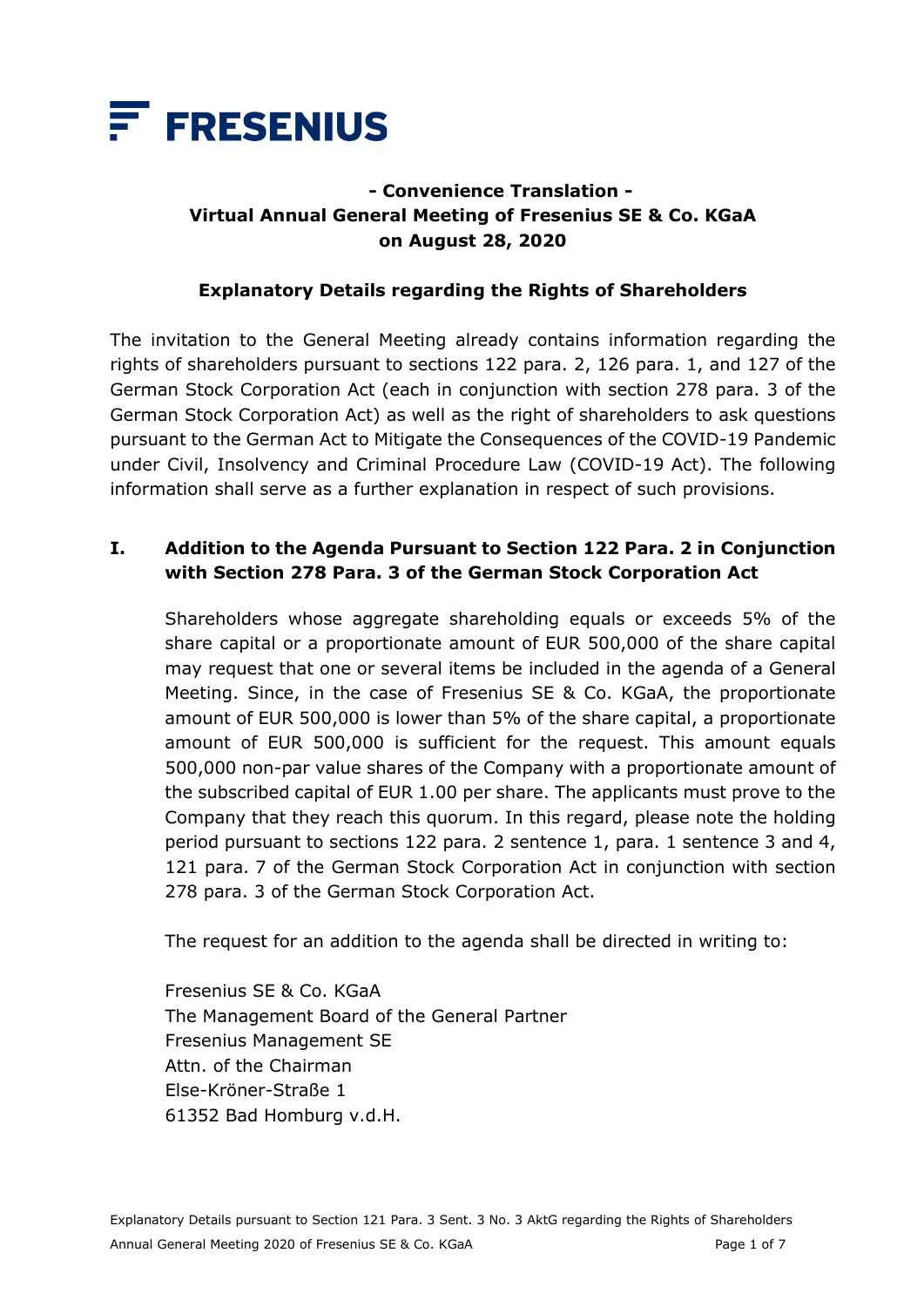

The request must be received by the Company at the above-mentioned address at least 30 days prior to the General Meeting. Thus, the last permissible day of receipt is July 28, 2020, 24:00 hrs CEST. Each new item must be substantiated or accompanied by a proposal for resolution.

Additions to the agenda which are to be published and have not already been published together with the convening notice will be published in the Federal Gazette (*Bundesanzeiger*) without undue delay following the receipt of the request and transmitted for publication to such media which are reasonably expected to disseminate the information in the entire European Union. Such additions to the agenda  $-$  as well as the admissible request for an addition itself – are also published on the Company's website, https://www.fresenius.com/annual-general-meeting. The Company will notify about the amended agenda in accordance with section 125 para. 1 sentence 3, para. 2 and 3 of the German Stock Corporation Act in conjunction with section 278 para. 3 of the German Stock Corporation Act.

These shareholder rights are based on the following provisions of the German Stock Corporation Act (excerpts):

Section 122 para. 1 and para. 2 of the German Stock Corporation Act

- (1) A general meeting shall be convened if shareholders having an aggregate shareholding amounting to one-twentieth of the share capital request this in writing, stating the purpose and the reasons therefor; the request shall be directed to the management board. The articles of association may provide that the right to request calling of a general meeting shall require a different form and the holding of a lower portion of the share capital. Persons submitting a request must prove that they have held the shares for at least 90 days before the date the request is received and that they hold the shares until the management board decides on the request. Section 121 para. 7 shall be applied accordingly.
- (2) In the same way, shareholders with an aggregate shareholding of one-twentieth of the share capital or the proportionate amount of EUR 500,000 may request that items be put on the agenda and be published. Each new item must be substantiated or accompanied by a proposal for resolution. The request within the meaning of sentence 1 must have been received by the company at least 24 days, and in the case of listed companies at least 30 days, prior to the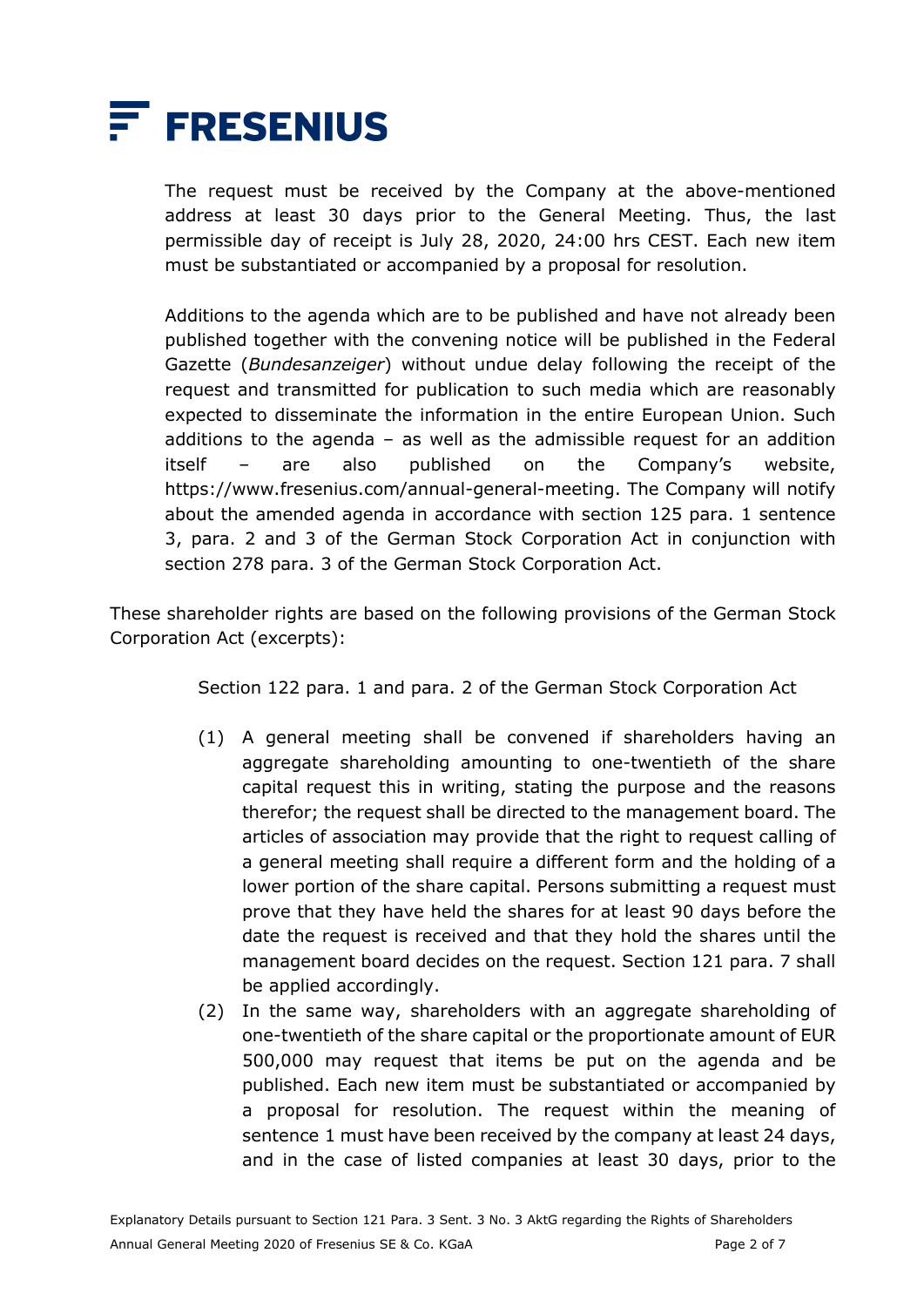

meeting; for the purpose of calculating the above time period, the day of receipt shall not be counted.

Section 121 para. 7 of the German Stock Corporation Act

For periods and deadlines counted backwards from the date of the meeting, the day of the meeting shall not be included in the calculation. Any move from a Sunday, Saturday or public holiday to a preceding or subsequent business day shall not be possible. Sections 187 to 193 of the German Civil Code (BGB) shall not be applied accordingly. In case of non-listed companies, the articles of association may determine a different calculation of the period.

### **II. Motions and Election Proposals by Shareholders (Sections 126 Para. 1 and 127 German Stock Corporation Act)**

The legal concept of the COVID-19 Act excludes the rights of shareholders to submit motions and election proposals regarding items on the agenda as well as the rules of procedure. Nevertheless, the Company will provide shareholders with the opportunity to submit countermotions and election proposals prior to the Annual General Meeting in accordance with sections 126 and 127 of the German Stock Corporation Act, as set out below:

The Company will publish corresponding countermotions and election proposals, including the name of the shareholder, the reasons, which are, however, not required for election proposals, and any statements of position of the Management at

https://www.fresenius.com/annual-general-meeting

provided that they are received by the Company at the address fax number or email address:

Fresenius SE & Co. KGaA Investor Relations & Sustainability Else-Kröner-Straße 1 61352 Bad Homburg v.d.H. Fax no.: +49 6172 / 608 2488 Email: ir-fre@fresenius.com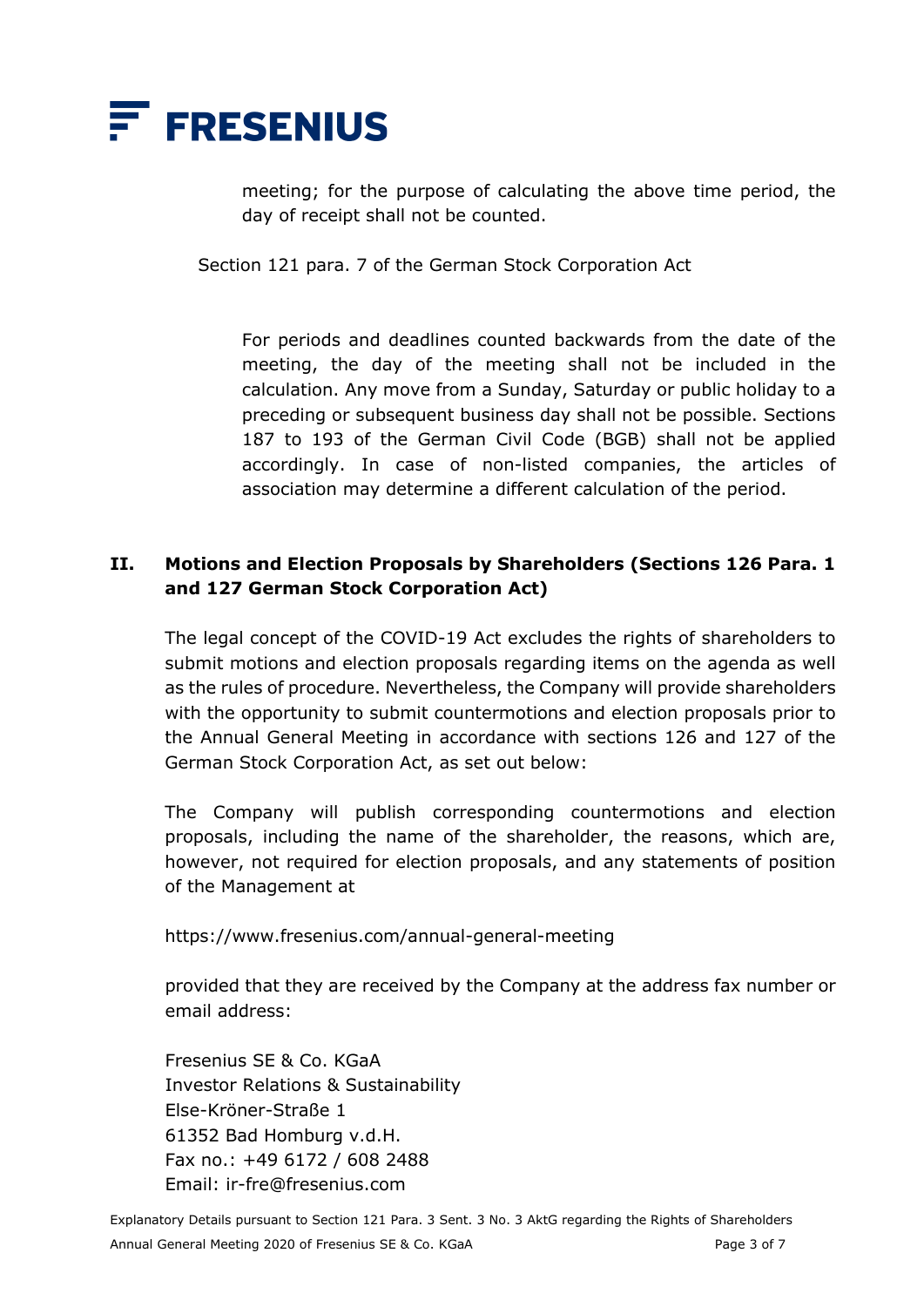

at least 14 days prior to the Annual General Meeting, i.e. no later than August 13, 2020, 24:00 hrs CEST, and that the other prerequisites under section 126 or section 127 of the German Stock Corporation Act are met.

A counter motion and the grounds therefor need not be made available if one of the exclusions pursuant to section 126 para. 2 of the German Stock Corporation Act in conjunction with section 278 para. 3 of the German Stock Corporation Act exists. The provisions of section 126 para. 2 German Stock Corporation Act read as follows:

- (2) A counter motion and the grounds therefor need not be made available where
	- 1. the management board would become criminally liable by reason of making available the counter motion and the grounds therefor,
	- 2. the counter motion would result in a resolution of the general meeting which is illegal or violates the articles of association,
	- 3. the grounds contain statements which are manifestly false or misleading in material respects or which are libellous,
	- 4. a counter motion of such shareholder based on the same facts has already been made available regarding a general meeting of the Company pursuant to section 125,
	- 5. the same counter motion of such shareholder on essentially identical grounds has already been made available pursuant to section 125 in respect of at least two general meetings of the company within the past five years and at such general meetings less than one-twentieth of the share capital represented voted in favour of such counter motion,
	- 6. the shareholder indicates that he will neither attend nor be represented at the general meeting, or
	- 7. the shareholder failed within the past two years at two general meetings to make or cause to be made on his behalf a counter motion communicated by him.

The statement of grounds need not be made available if it exceeds a total of 5,000 characters.

Pursuant to section 126 para. 3 of the German Stock Corporation Act in conjunction with section 278 para. 3 of the German Stock Corporation Act the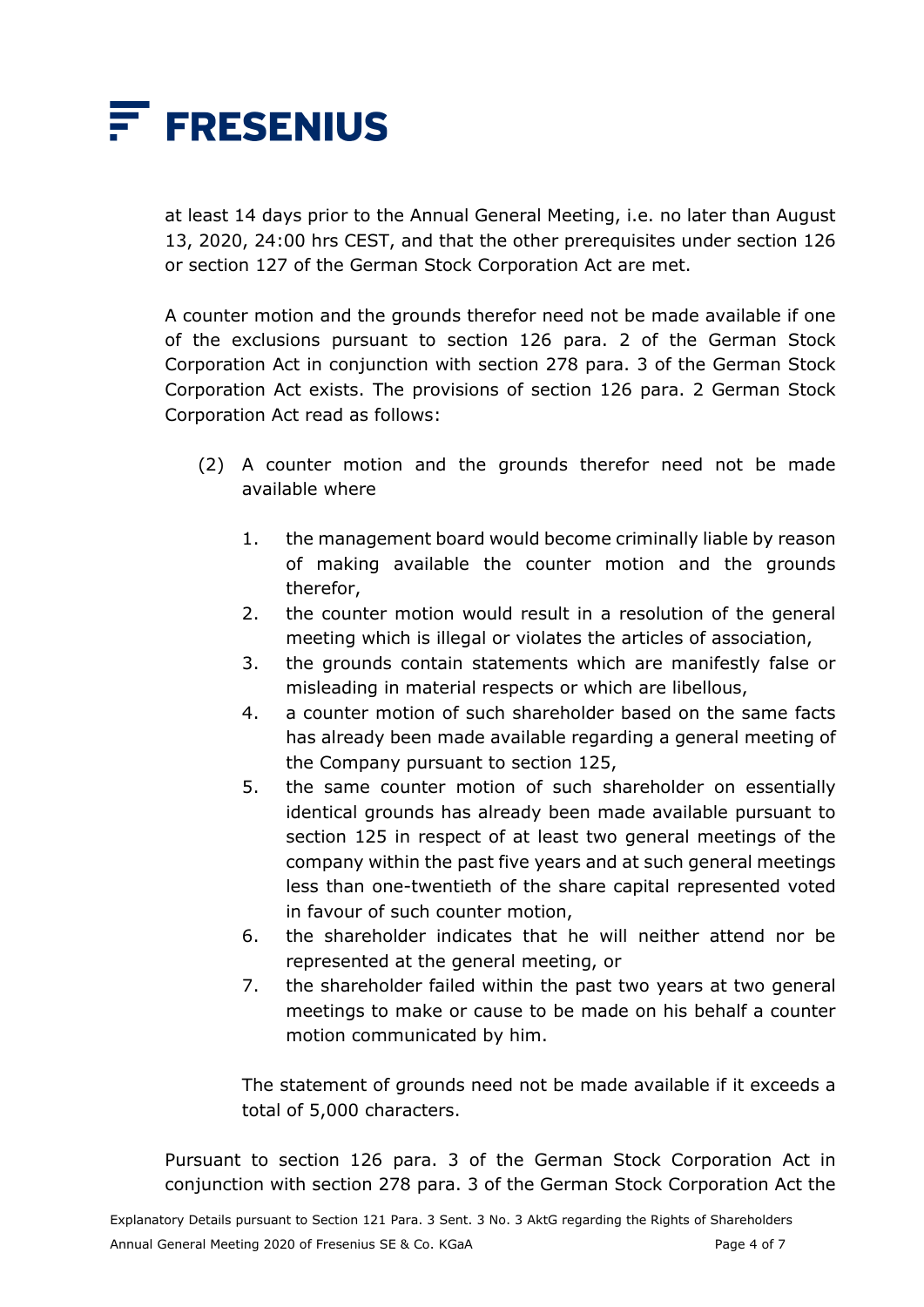

general partner may combine several counter motions and their statements of grounds if several shareholders make counter motions in respect of the same subject matter to be resolved.

The above explanations apply accordingly to election proposals regarding a member of the Supervisory Board or an external auditor to be elected at the General Meeting (section 127 of the German Stock Corporation Act in conjunction with section 278 para. 3 of the German Stock Corporation Act). Unlike counter motions, shareholders do not have to provide a statement of grounds for election proposals. Election proposals do not have to be made available in the cases provided for in section 126 para. 2 of the German Stock Corporation Act and if they do not contain the information pursuant to section 124 para. 3 sentence 4 and section 125 para. 1 sentence 5 of the German Stock Corporation Act in conjunction with section 278 para. 3 of the German Stock Corporation Act. Accordingly, an admissible proposal for the election of a natural person has to contain the name, the exercised profession and the place of residence of the nominee, in case of a proposal for the election of a company the corporate name and registered office (section 124 para. 3 sentence 4 of the German Stock Corporation Act in conjunction with section 278 para. 3 of the German Stock Corporation Act). Furthermore, in case of an election of members of the Supervisory Board, information on their membership in other supervisory boards the constitution of which is required by law has to be added; information on their membership in comparable domestic and foreign supervisory bodies of business undertakings should be added (section 125 para. 1 sentence 5 of the German Stock Corporation Act in conjunction with section 278 para. 3 of the German Stock Corporation Act).

Countermotions and election proposals that have been received by the Company at the above address in due time and which are to be made accessible will be considered as having been submitted at the Annual General Meeting, provided that they were sent by shareholders who have registered and provided proof of share ownership in due time in accordance with the above provisions.

The above shareholder rights are based on the following provisions of the German Stock Corporation Act (in addition to the provisions of section 126 para. 2 German Stock Corporation Act which have already been cited above).

Section 126 para. 1 and 3 of the German Stock Corporation Act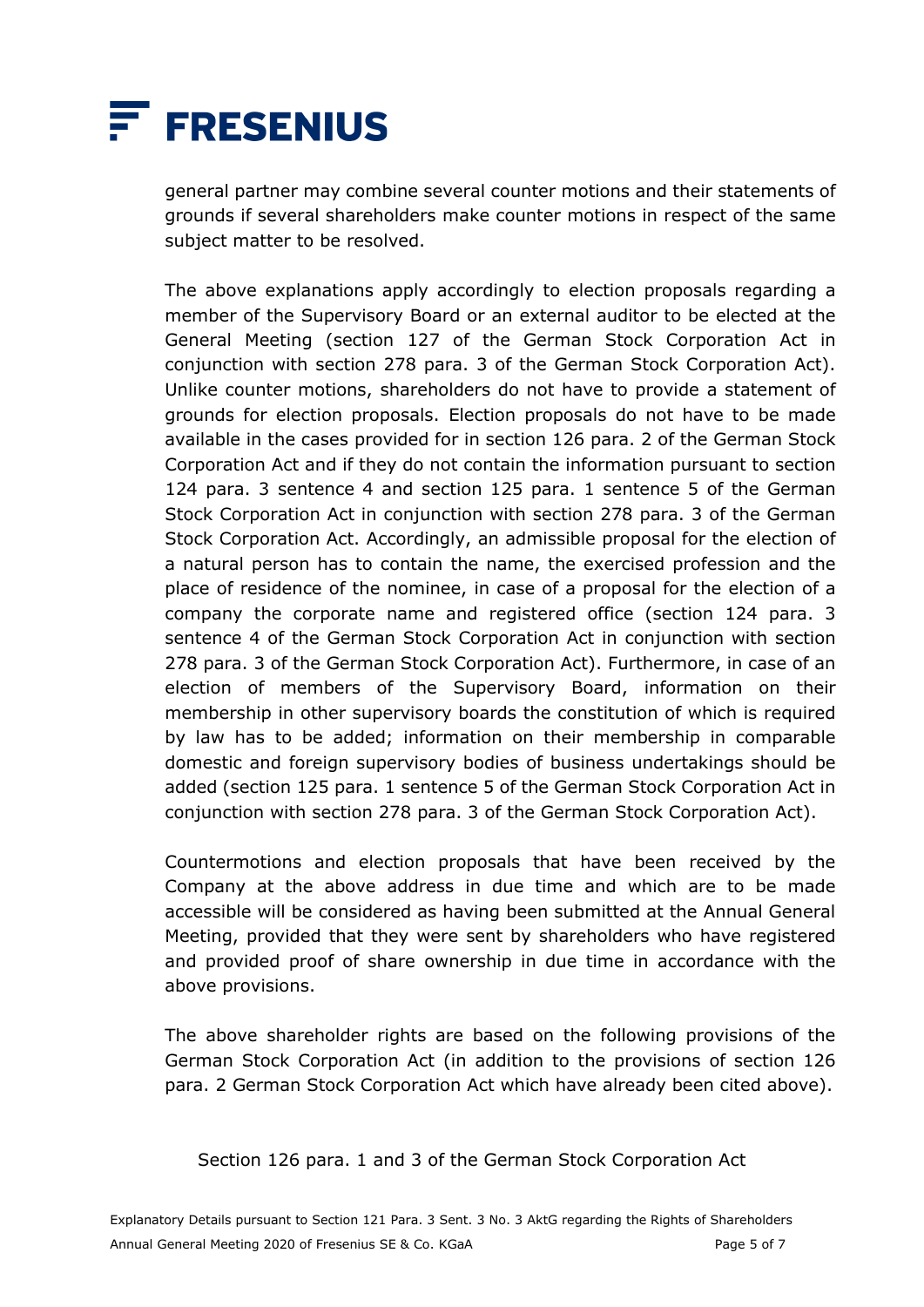

- (1) Motions by shareholders, including the shareholder's name, a statement of grounds for the motion and any comments of the management, are to be made available to the relevant persons to be notified in accordance with section 125 para. 1 to 3 German Stock Corporation Act under the conditions set forth therein, provided that the shareholder has sent to the relevant address stated in the convening notice a counter motion against a proposal of the management board and the supervisory board with respect to a particular item of the agenda, including a statement of grounds for the counter motion, no later than 14 days prior to the meeting of the company. For the purposes of calculating such time period, the day of receipt shall not be counted. In the case of listed companies, the aforementioned information must be made available on the website of the company. Section 125 para. 3 shall apply mutatis mutandis.
- (3) If several shareholders make counter motions in respect of the same subject matter to be resolved, the management board may combine such counter motions and the respective statements of grounds.

Section 127 sentences 1 to 3 of the German Stock Corporation Act

Section 126 shall apply analogously to a proposal by a shareholder for the election of members of the supervisory board or external auditors. Such proposal need not be substantiated. The management board is under no obligation to make available the proposal unless it contains the information required under section 124 para. 3 sentence 4 and section 125 para. 1 sentence 5.

#### **III. Right of Shareholders to Ask Questions**

Subject to correct registration for this year's Virtual Annual General Meeting, shareholders will be given the opportunity to ask questions via electronic communication (Art. 2 sec. 1 para. 2 sentence 1 no. 3, para. 8 sentence 1 of the COVID-19 Act).

In agreement with the Supervisory Board of Fresenius SE & Co. KGaA, the General Partner, Fresenius Management SE, has decided that questions must be submitted via electronic communication no later than two days before the Annual General Meeting (Art. 2 sec. 1 para. 2 sentence 2 half-sentence 2, para. 8 sentence 1 of the COVID-19 Act). This means that questions must be